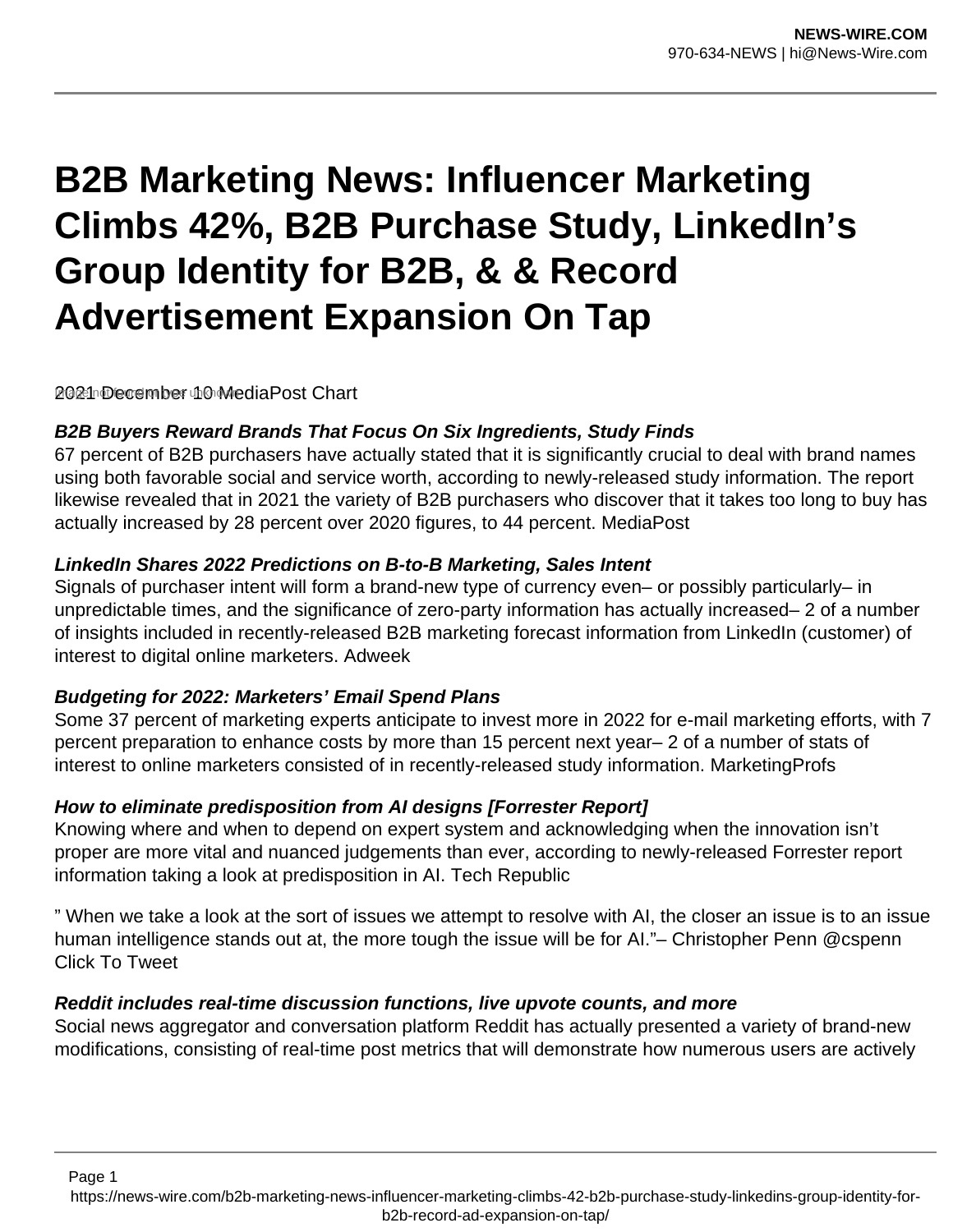checking out a message on the platform– functions focused on upgrading live engagement data, Reddit just recently revealed. Ars Technica

## **Advertising costs seeks to rebound in 2021, driven by digital media**

Influencer marketing and social networks marketing have actually been amongst the main motorists of advertisement development in 2021, adding to a 7.2 percent increase in international marketing costs in 2021, anticipated to reach \$1.3 trillion by the end of the year, according to recently-released report information of interest to digital online marketers. eMarketer

2021 December 10 Statistics Image

Image not found or type unknown

# **LinkedIn Announces New, Privacy-Friendly Approaches to Data Collection and Advertisement Targeting**

Microsoft-owned LinkedIn has actually introduced brand-new marketing targeting alternatives with the release of its Group Identity for B2B functions, that include a larger variety of first-party information, to name a few brand-new information collection functions, LinkedIn (customer) just recently revealed. Social Network Today

# **Email Production Times Seem to Be Getting Longer**

58 percent of online marketers have actually stated that they are taking 2 weeks or longer for e-mail project production in 2021, a boost of 5 percent from 2020 figures, while over 80 percent stated that the worldwide health crisis had actually altered their e-mail method, according to newly-released study information. MarketingCharts

## **Advertisement market's development surpasses more comprehensive financial healing, sustained by digital**

For the very first time digital marketing channels will represent more than 60 percent of worldwide advertisement costs, according to recently-released 2022 anticipate information, likewise revealing that total costs will increase 22 percent next year, reaching a record \$710 billion. Marketing Dive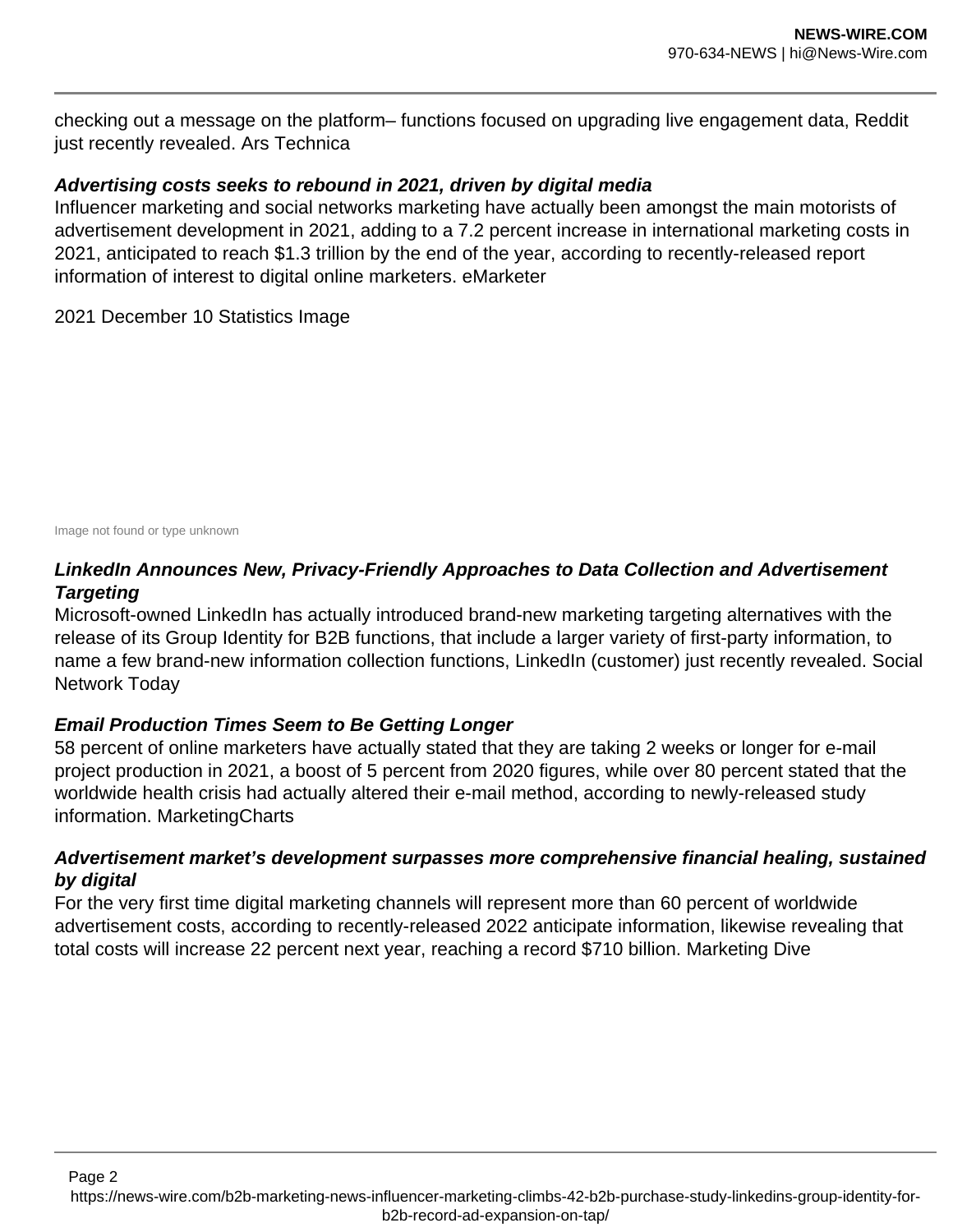## **Influencer Marketing Surges 42% To \$138 B In 2021**

2021 saw influencer marketing costs grow by 42 percent from 2020 levels, topping the \$138 billion mark, with the best concentration of brand name costs discovered in North America– 2 of a number of data of interest to digital marketing consisted of in newly-released report information. MediaPost

## **ON THE LIGHTER SIDE:**

2021 December 10 Marketoonist Comic Image

Image not found or type unknown

.

An easy going take a look at the " choice paralysis" by Marketoonist Tom Fishburne– Marketoonist

#BestOfTweets: Twitter reveals the most popular brand name tweet of 2021– PRWeek

# **TOPRANK MARKETING & CLIENTS IN THE NEWS:**

- **Lee Odden** 100+ Content Marketing Trends and Predictions for Success in 2022– Content Marketing Institute
- **Lane R. Ellis** Close More Deals with These 10 Email Marketing and Sales Tips– Small Business **Trends**
- **Dell Technologies** Space Is Bigger Than He Thought: 20 Years Later, Dell's Dude Is Back– MediaPost

Have you discovered your own leading B2B marketing news for the week? Please drop us a line in the remarks listed below.

Thanks for joining us for the TopRank Marketing B2B marketing news, and we hope that you'll return next Friday for more of the most appropriate B2B and digital marketing market news. In the meantime, you can follow us on our LinkedIn page, or at @toprank on Twitter for much more prompt everyday news.

Page 3 https://news-wire.com/b2b-marketing-news-influencer-marketing-climbs-42-b2b-purchase-study-linkedins-group-identity-forb2b-record-ad-expansion-on-tap/